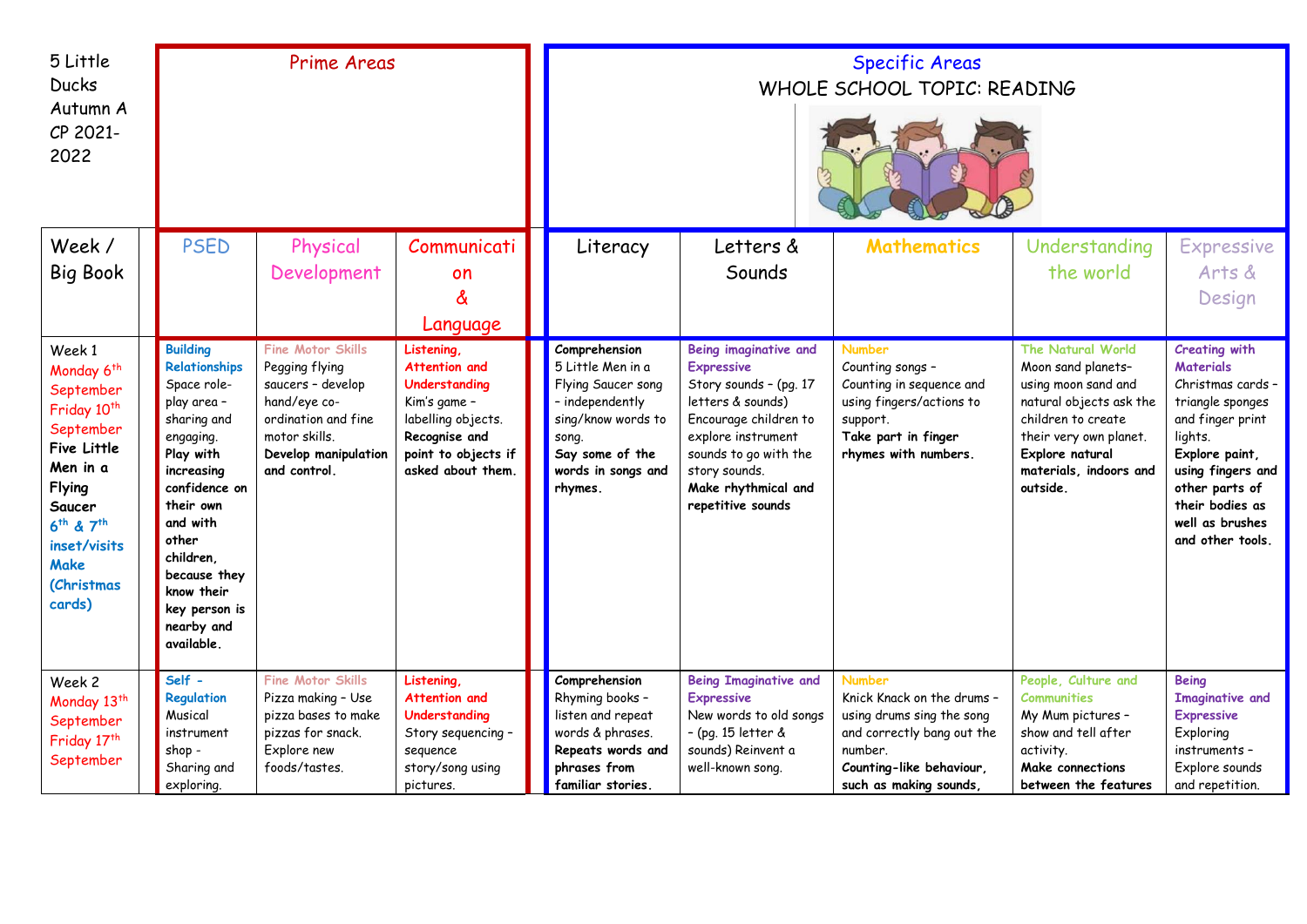| Knick Knack<br>Paddy<br>Whack                                                                                                           | Begin to<br>show<br>'effortful<br>control'. For<br>example,<br>waiting for a<br>turn and<br>resisting the<br>strong<br>impulse to<br>grab what<br>they want or<br>push their<br>way to the<br>front. | Eat finger food and<br>develop likes and<br>dislikes.                                                                                                                                                               | Listen to other<br>peoples talk with<br>interest but can<br>easily be<br>distracted by<br>other things.                                                                  |                                                                                                                                                                                                       | Join in with songs and<br>rhymes, making some<br>sounds.                                                                                                                     | pointing or saying some<br>numbers in sequence.                                                                                                          | of their family and<br>other families.                                                                                                                                             | Show attention<br>to sounds and<br>music.                                                                                                                                                            |
|-----------------------------------------------------------------------------------------------------------------------------------------|------------------------------------------------------------------------------------------------------------------------------------------------------------------------------------------------------|---------------------------------------------------------------------------------------------------------------------------------------------------------------------------------------------------------------------|--------------------------------------------------------------------------------------------------------------------------------------------------------------------------|-------------------------------------------------------------------------------------------------------------------------------------------------------------------------------------------------------|------------------------------------------------------------------------------------------------------------------------------------------------------------------------------|----------------------------------------------------------------------------------------------------------------------------------------------------------|------------------------------------------------------------------------------------------------------------------------------------------------------------------------------------|------------------------------------------------------------------------------------------------------------------------------------------------------------------------------------------------------|
| Week 3<br>Monday 20 <sup>th</sup><br>September<br>Friday 24 <sup>th</sup><br>September<br>Animal<br><b>Boogie</b><br>(Display<br>Board) | Managing<br>self<br>Small world<br>zoo duplo -<br>teamwork.<br><b>Express</b><br>preferences<br>and<br>decisions.<br>They also try<br>new things<br>and start<br>establishing<br>autonomy.           | <b>Gross Motor Skills</b><br>What animal am I? -<br>Explore animal<br>movements.<br>Enjoy moving when<br>outdoors and inside.                                                                                       | <b>Speaking</b><br>Zoo role-play -<br>Develop role-play<br>language.<br>Develop pretend<br>play: 'Putting the<br>baby to sleep' or<br>'driving the car to<br>the shops'. | Comprehension<br>Animal Boogie<br>puppets - Develop<br>story language using<br>props.<br>Develop play<br>around favourite<br>stories using<br>props.                                                  | Listening, Attention<br>and Understanding<br>Describe and find it -<br>(pg. 11 letters &<br>sounds) Add new words<br>to vocabulary.<br>Watch someone's face<br>as they talk. | <b>Number</b><br>Zoo enclosure building -<br>Combine resources and<br>enclose spaces.<br>Build with a range of<br>resources.                             | The Natural World<br>Animal markings -<br>explore different<br>materials with animal<br>markings. Make<br>markings for display.<br>Explore materials with<br>different properties. | <b>Being</b><br><b>Imaginative and</b><br><b>Expressive</b><br>Animal noises<br>(what is in my<br>bag?) - Vocalise<br>animal noises.<br>Explore their<br>voices and enjoy<br>making sounds.          |
| Week 4<br>Monday 27 <sup>th</sup><br>September<br>Friday 1st<br>October<br>The<br>Journey<br>Home from<br>Grandpa's                     | <b>Building</b><br>Relationships<br>Train station<br>role-play -<br>playing with<br>what they<br>know.<br>Engage with<br>others<br>through<br>gestures,<br>gaze and talk                             | <b>Gross Motor Skills</b><br>Building their route<br>home - rein act their<br>journeys home using<br>props.<br>Fit themselves into<br>spaces, like tunnels,<br>dens and large<br>boxes, and move<br>around in them. | <b>Speaking</b><br>Story bag and cd -<br>mimic story<br>language.<br>Use intonation,<br>pitch and changing<br>volume when<br>talking.                                    | Writing<br>Drawing chalk maps<br>of routes home<br>outside - give<br>meaning to marks.<br>Add some marks<br>to their drawings,<br>which they give<br>meaning to. For<br>example "that says<br>mummy". | <b>Self-Regulation</b><br>Transport lotto -<br>develop language and<br>turn taking.<br>Begin to show<br>'effortful control'.                                                 | <b>Number</b><br>Counting and sorting<br>transport sorting objects -<br>compare amounts vocally.<br>Compare amounts, saying<br>'lots', 'more' or 'same'. | <b>Past and Present</b><br>Story actions - as a<br>group make up actions<br>to song/story. Repeat<br>so all children learn.<br>Repeat actions that<br>have an effect.              | <b>Creating with</b><br>materials<br>Cardboard box<br>train - paint<br>boxes for role-<br>play area.<br>Start to develop<br>pretend play,<br>pretending that<br>one object<br>represents<br>another. |